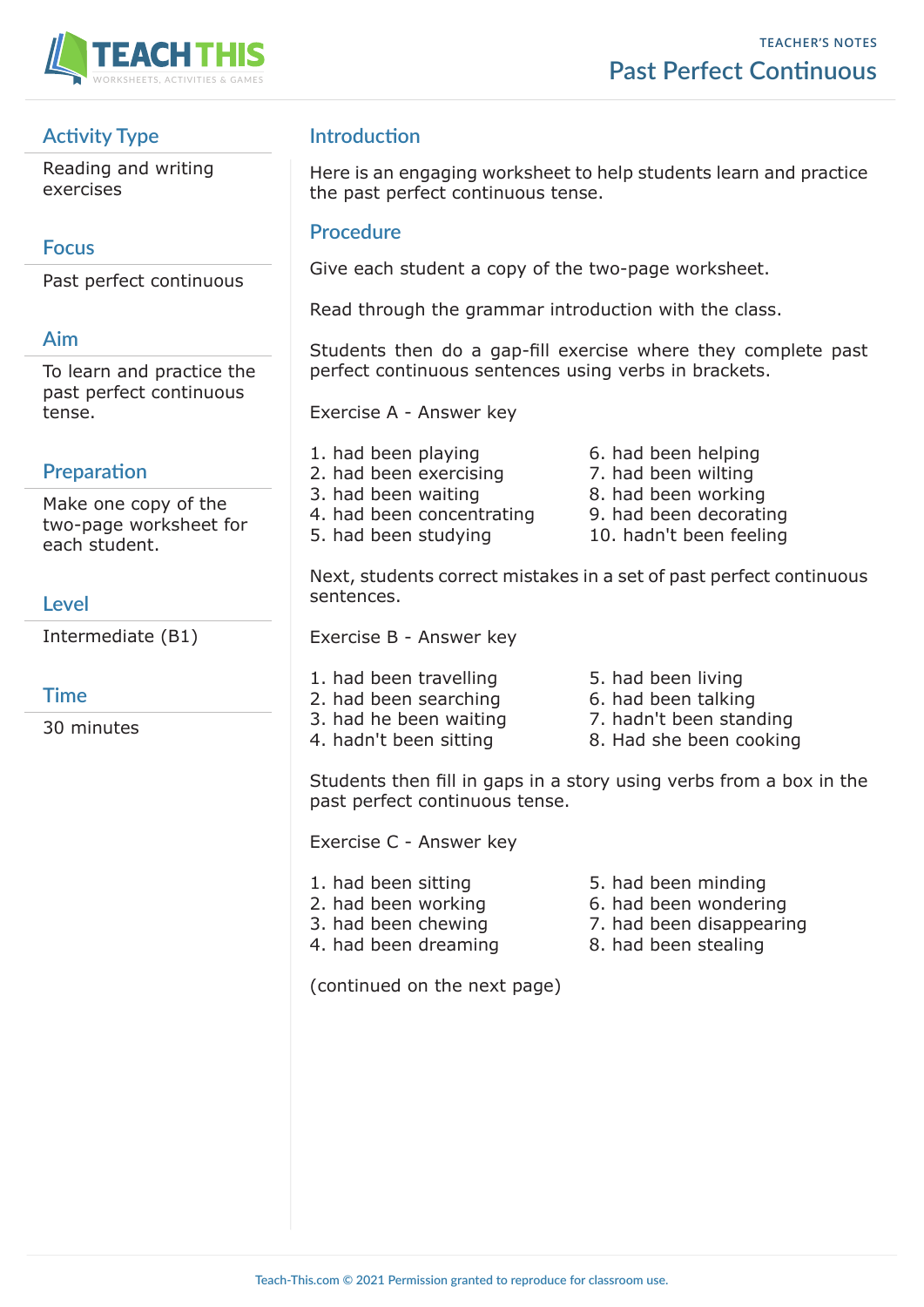

# **Activity Type**

Reading and writing exercises

# **Focus**

Past perfect continuous

# **Aim**

To learn and practice the past perfect continuous tense.

# **Preparation**

Make one copy of the two-page worksheet for each student.

## **Level**

Intermediate (B1)

| ٧ | ٠ |
|---|---|
|   | × |

30 minutes

# **Procedure continued**

Students then move on to answer comprehension questions about the story using full past perfect continuous sentences.

Exercise D - Answer key

- 1. Michael had been sitting in the garden for a few hours.
- 2. Michael was exhausted because he had been working long days at the office.
- 3. Michael hadn't noticed that Rufus had been chewing on a slipper.
- 4. The story says that Rufus had been minding his own business.
- 5. Michael didn't notice the commotion because he had been sleeping.
- 6. For the last few weeks, Michael had been wondering why the dog biscuits had been disappearing.
- 7. The dog biscuits had been disappearing because the cat had been stealing them.

As an extension, write up the following phrases on the board:

had been gardening had been wagging his tail had been acting unusually had been itching had been sneezing had not been eating had been purring

Then, ask the students to write a short story about Michael, Rufus and the cat using the past perfect continuous forms in any order, using other narrative tenses where appropriate.

When the students have finished, ask them to read their stories to the class and check that the students have produced accurate past perfect continuous sentences.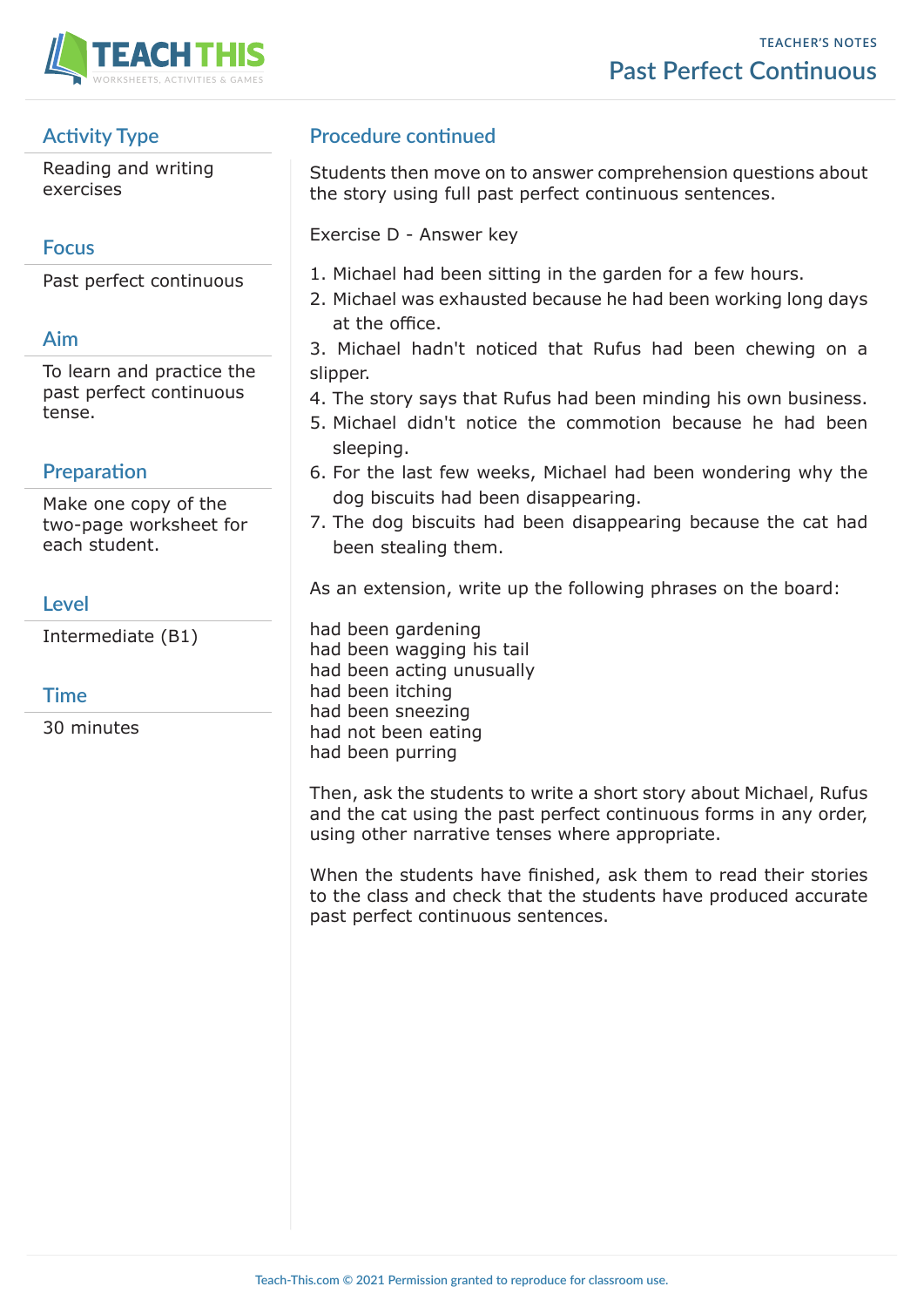

#### **The past perfect continuous (progressive) tense is used to show that an action began in the past and continued up to another point in the past.**

The past perfect continuous structure: had (not) + been + verb-ing

Example: He **had been waiting** for the train for 30 minutes by the time it arrived.

To form a question in the past perfect continuous, invert the subject and auxiliary verb.

Example: **Had he been waiting** for the train for 30 minutes by the time it arrived?

#### **A. Complete the past perfect continuous sentences using the verbs in brackets.**

- 1. Sarah .............................. (play) the guitar for 3 years before she first performed on stage.
- 2. They .............................. (exercise) outside when there was a sudden storm which made them run for cover.
- 3. We .............................. (wait) 45 minutes for the bus before it finally arrived.
- 4. I was exhausted because I .............................. (concentrate) since 7 a.m.
- 5. As he .............................. (study) hard for the whole term, Zach was sure to pass the exam.
- 6. We both got in trouble because I .............................. (help) her with her homework the whole time.
- 7. Because of the recent heat wave, the plants .............................. (wilt).
- 8. I .............................. (work) for 5 months when my boss promoted me to supervisor.
- 9. They ................................... (decorate) the new house for hours and it was time to have a break.
- 10. I .............................. (not feel) worried about the presentation until I saw the audience.

#### **B. Each past perfect continuous sentence below contains an error. Correct the mistakes.**

- 1. We has been travelling around Europe for 4 weeks and had already visited 5 countries.
- 2. The authorities had been searched for him for 3 years before they finally caught him.
- 3. How long had he be waiting for her before she showed up?
- 4. I had been not sitting down for very long before I was called into the office.
- 5. My family and I had living in England for 15 years before we moved to the United States.
- 6. The man left the room after he had was talking on the phone for over an hour.
- 7. I hope they had not being standing out on the street for long.
- 8. Had she been cooked in the kitchen all afternoon or had she taken a break?